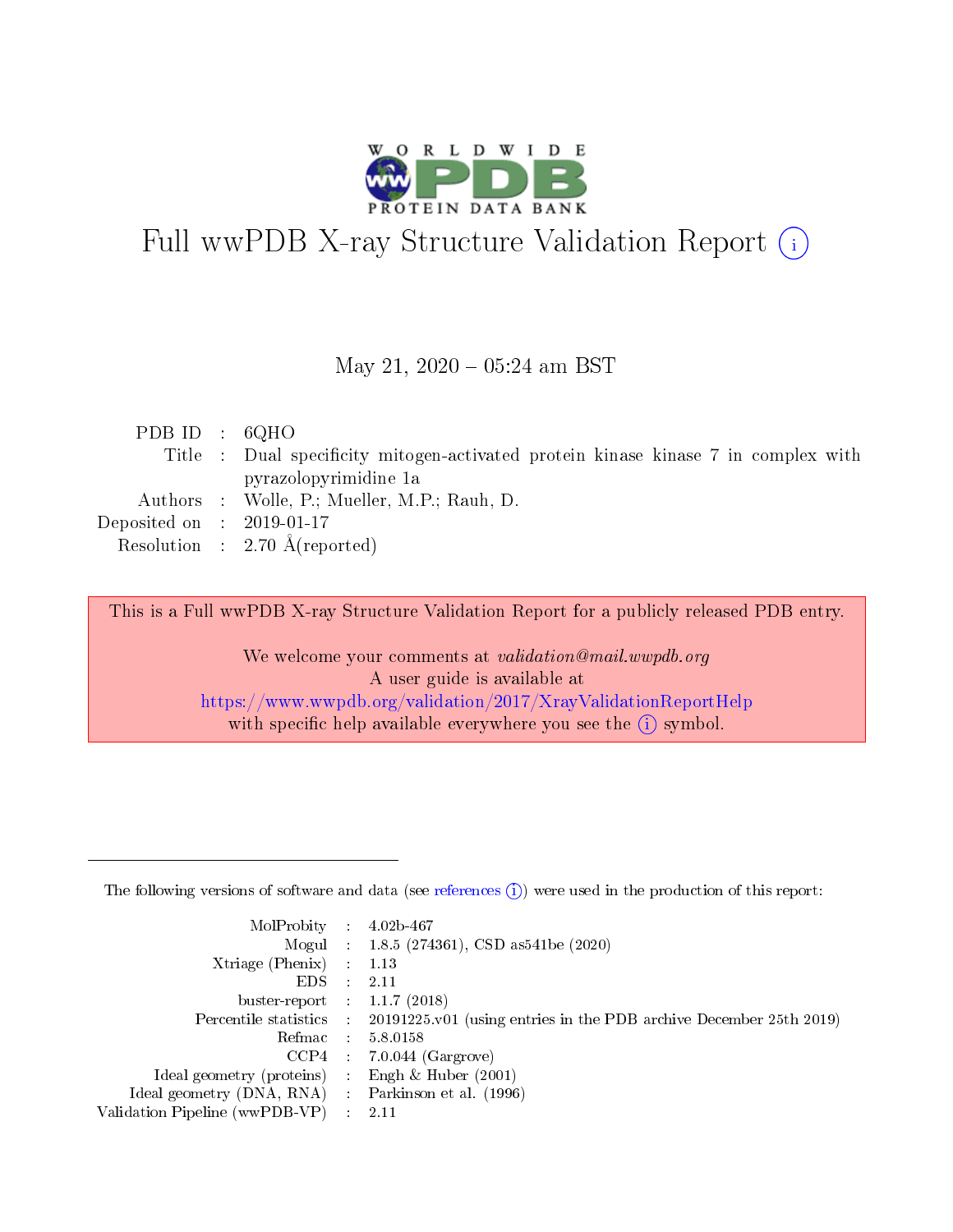## 1 [O](https://www.wwpdb.org/validation/2017/XrayValidationReportHelp#overall_quality)verall quality at a glance  $(i)$

The following experimental techniques were used to determine the structure: X-RAY DIFFRACTION

The reported resolution of this entry is 2.70 Å.

Percentile scores (ranging between 0-100) for global validation metrics of the entry are shown in the following graphic. The table shows the number of entries on which the scores are based.



| Metric                | Whole archive<br>$(\#\mathrm{Entries})$ | Similar resolution<br>$(\#\text{Entries},\, \text{resolution}\; \text{range}(\textup{\AA}))$ |  |  |
|-----------------------|-----------------------------------------|----------------------------------------------------------------------------------------------|--|--|
| $R_{free}$            | 130704                                  | 2808 (2.70-2.70)                                                                             |  |  |
| Clashscore            | 141614                                  | $3122(2.70-2.70)$                                                                            |  |  |
| Ramachandran outliers | 138981                                  | $3069(2.70-2.70)$                                                                            |  |  |
| Sidechain outliers    | 138945                                  | $3069(2.70-2.70)$                                                                            |  |  |
| RSRZ outliers         | 127900                                  | $2737(2.70-2.70)$                                                                            |  |  |

The table below summarises the geometric issues observed across the polymeric chains and their fit to the electron density. The red, orange, yellow and green segments on the lower bar indicate the fraction of residues that contain outliers for  $>=3, 2, 1$  and 0 types of geometric quality criteria respectively. A grey segment represents the fraction of residues that are not modelled. The numeric value for each fraction is indicated below the corresponding segment, with a dot representing fractions  $\epsilon=5\%$  The upper red bar (where present) indicates the fraction of residues that have poor fit to the electron density. The numeric value is given above the bar.

| Mol | $\cap$ hain | Length | Quality of chain |     |     |
|-----|-------------|--------|------------------|-----|-----|
|     |             |        | %                |     |     |
|     |             | 318    | 77%              | 10% | 14% |

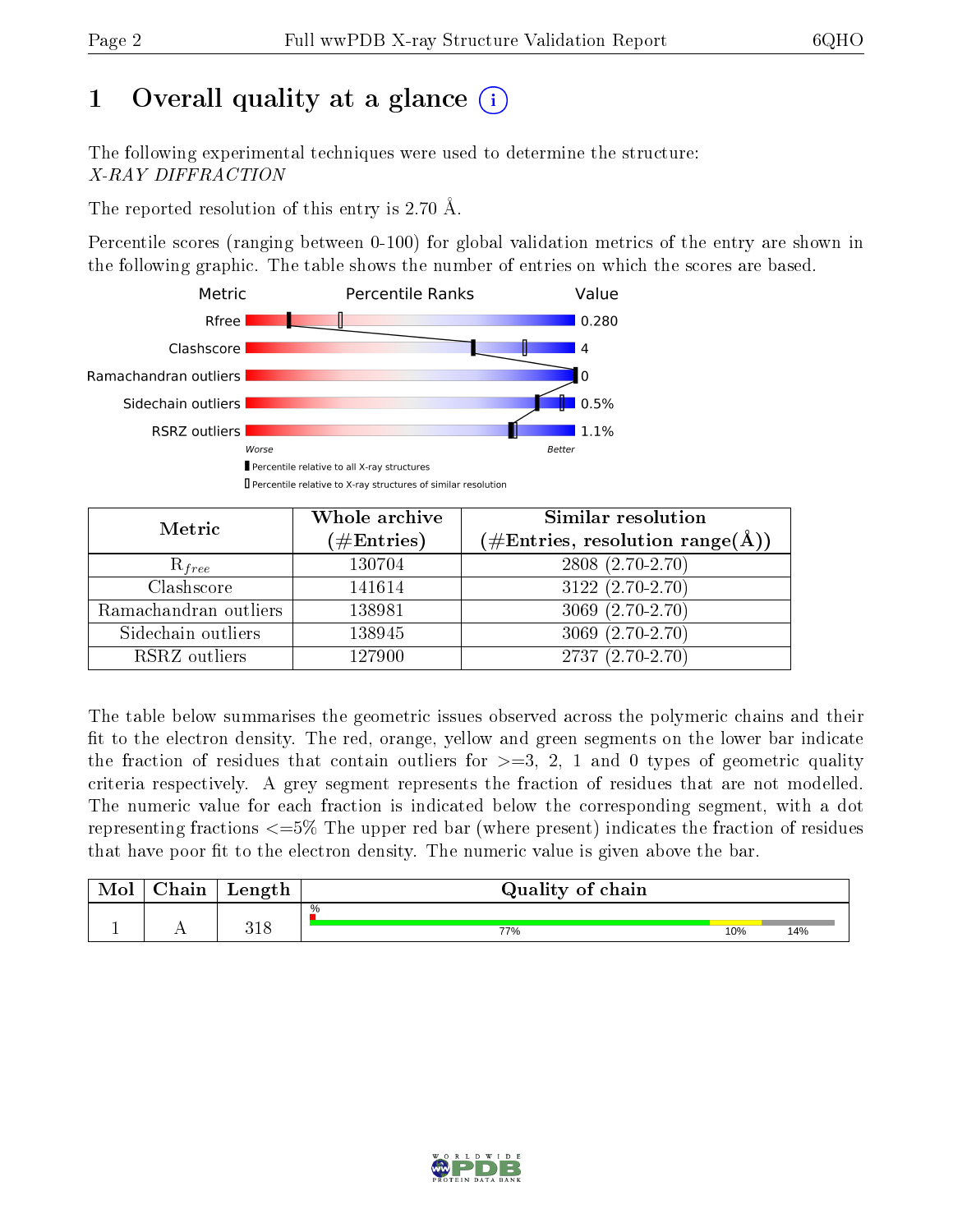# 2 Entry composition  $\left( \cdot \right)$

There are 3 unique types of molecules in this entry. The entry contains 2094 atoms, of which 0 are hydrogens and 0 are deuteriums.

In the tables below, the ZeroOcc column contains the number of atoms modelled with zero occupancy, the AltConf column contains the number of residues with at least one atom in alternate conformation and the Trace column contains the number of residues modelled with at most 2 atoms.

• Molecule 1 is a protein called Dual specificity mitogen-activated protein kinase kinase 7.

| Mol | Chain | Residues | Atoms                       |      |     |     | $\rm{ZeroOcc} \mid \rm{AltConf} \mid \rm{Trace}$ |  |  |
|-----|-------|----------|-----------------------------|------|-----|-----|--------------------------------------------------|--|--|
|     |       | 275      | $\mathrm{Tota}$<br>$2067\,$ | 1316 | 343 | 390 |                                                  |  |  |

| Chain            | Residue | Modelled   | Actual | Comment               | Reference         |
|------------------|---------|------------|--------|-----------------------|-------------------|
| A                | 107     | <b>MET</b> |        | initiating methionine | <b>UNP 014733</b> |
| $\boldsymbol{A}$ | 108     | <b>GLY</b> |        | expression tag        | <b>UNP 014733</b> |
| А                | 109     | <b>HIS</b> |        | expression tag        | <b>UNP 014733</b> |
| A                | 110     | <b>HIS</b> |        | expression tag        | UNP 014733        |
| A                | 111     | HIS        |        | expression tag        | <b>UNP 014733</b> |
| A                | 112     | HIS        |        | expression tag        | <b>UNP 014733</b> |
| A                | 113     | <b>HIS</b> |        | expression tag        | <b>UNP 014733</b> |
| Α                | 114     | HIS        |        | expression tag        | UNP 014733        |
| $\bf{A}$         | 115     | <b>SER</b> |        | expression tag        | <b>UNP 014733</b> |
| A                | 116     | ALA        |        | expression tag        | <b>UNP 014733</b> |
| A                | 117     | <b>LYS</b> |        | expression tag        | <b>UNP 014733</b> |
| A                | 118     | <b>GLN</b> |        | expression tag        | UNP 014733        |
| A                | 119     | THR        |        | expression tag        | UNP 014733        |
| A                | 120     | <b>GLY</b> |        | expression tag        | UNP 014733        |
| Α                | 121     | <b>TYR</b> |        | expression tag        | <b>UNP 014733</b> |
| A                | 122     | <b>LEU</b> |        | expression tag        | <b>UNP 014733</b> |
| A                | 123     | THR        |        | expression tag        | UNP 014733        |
| A                | 124     | ILE        |        | expression tag        | O14733<br>UNP     |
| A                | 125     | <b>GLY</b> |        | expression tag        | UNP 014733        |
| A                | 126     | <b>GLY</b> |        | expression tag        | <b>UNP 014733</b> |

There are 20 discrepancies between the modelled and reference sequences:

• Molecule 2 is  $1-[3 {R}]$ -3-(4-azanylpyrazolo[3,4-d]pyrimidin-1-yl]piperidin-1-yl]propan-1-on e (three-letter code: J3H) (formula:  $C_{13}H_{18}N_6O$ ).

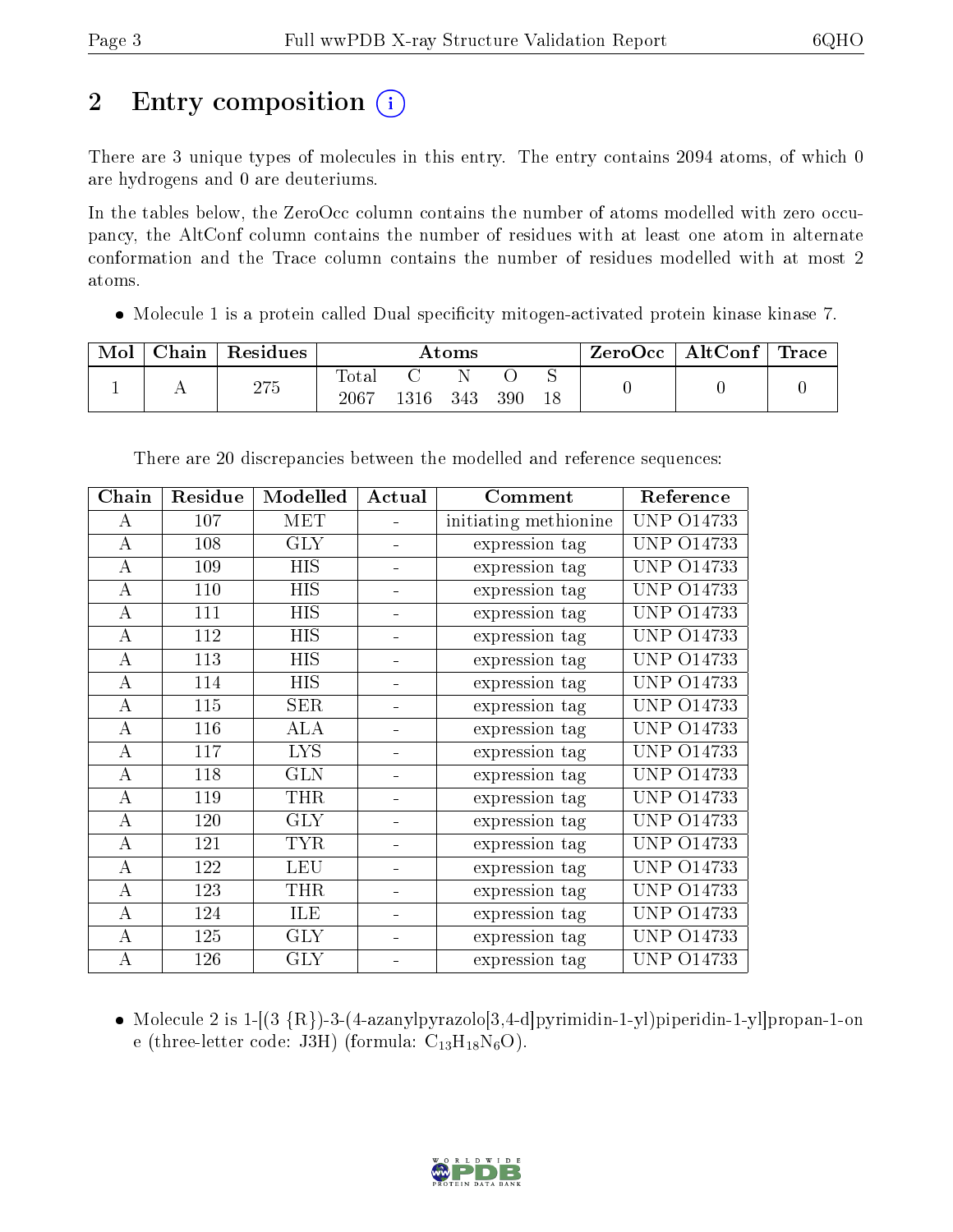

|  | $\text{Mol}$   Chain   Residues | Atoms     |  |  |  | $ZeroOcc \   \$ AltConf |
|--|---------------------------------|-----------|--|--|--|-------------------------|
|  |                                 | Total C N |  |  |  |                         |
|  |                                 |           |  |  |  |                         |

• Molecule 3 is water.

|  | $Mol$   Chain   Residues | Atoms | $ZeroOcc \mid AltConf$ |  |
|--|--------------------------|-------|------------------------|--|
|  |                          | Total |                        |  |

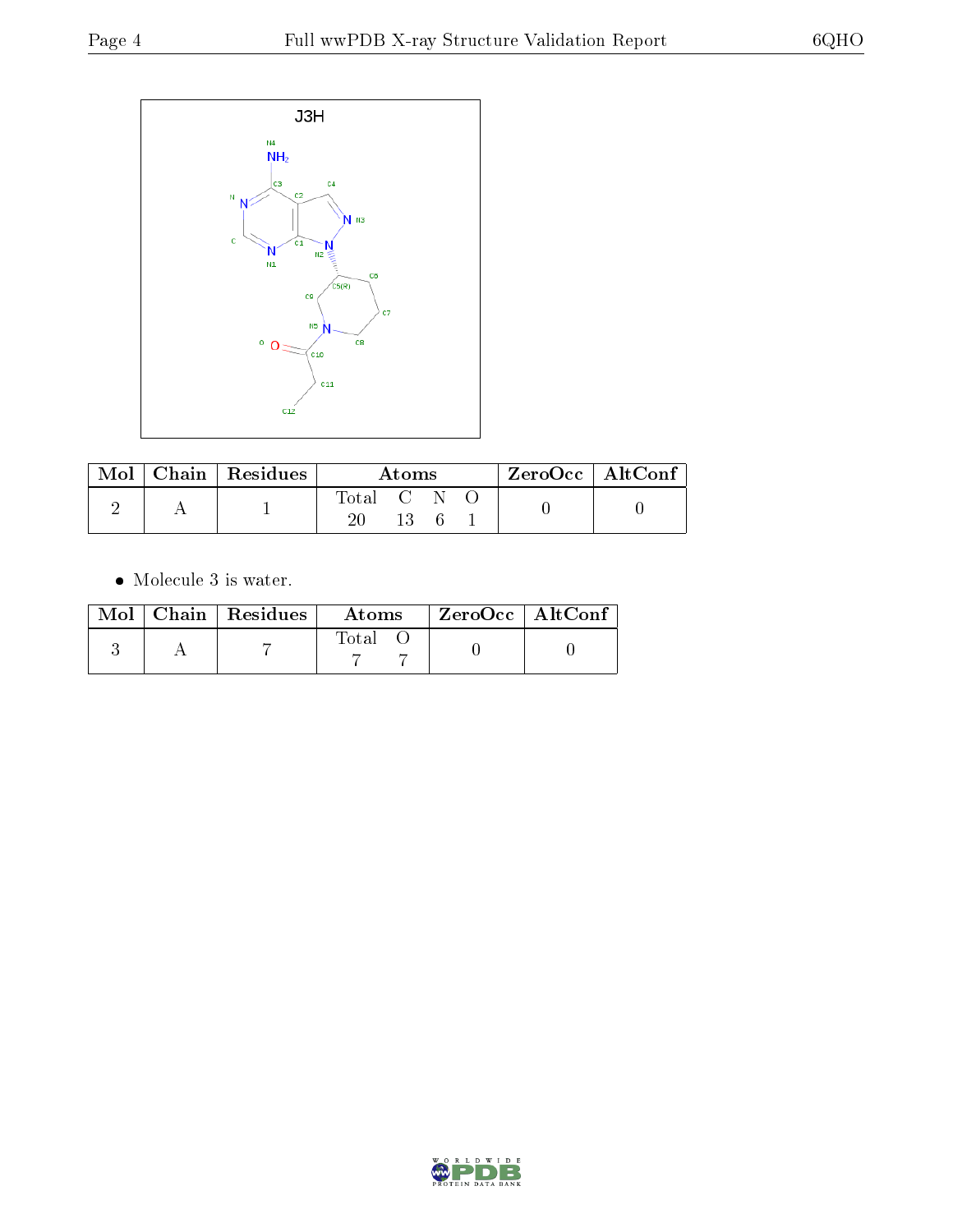## 3 Residue-property plots  $(i)$

These plots are drawn for all protein, RNA and DNA chains in the entry. The first graphic for a chain summarises the proportions of the various outlier classes displayed in the second graphic. The second graphic shows the sequence view annotated by issues in geometry and electron density. Residues are color-coded according to the number of geometric quality criteria for which they contain at least one outlier: green  $= 0$ , yellow  $= 1$ , orange  $= 2$  and red  $= 3$  or more. A red dot above a residue indicates a poor fit to the electron density (RSRZ  $> 2$ ). Stretches of 2 or more consecutive residues without any outlier are shown as a green connector. Residues present in the sample, but not in the model, are shown in grey.

• Molecule 1: Dual specificity mitogen-activated protein kinase kinase 7



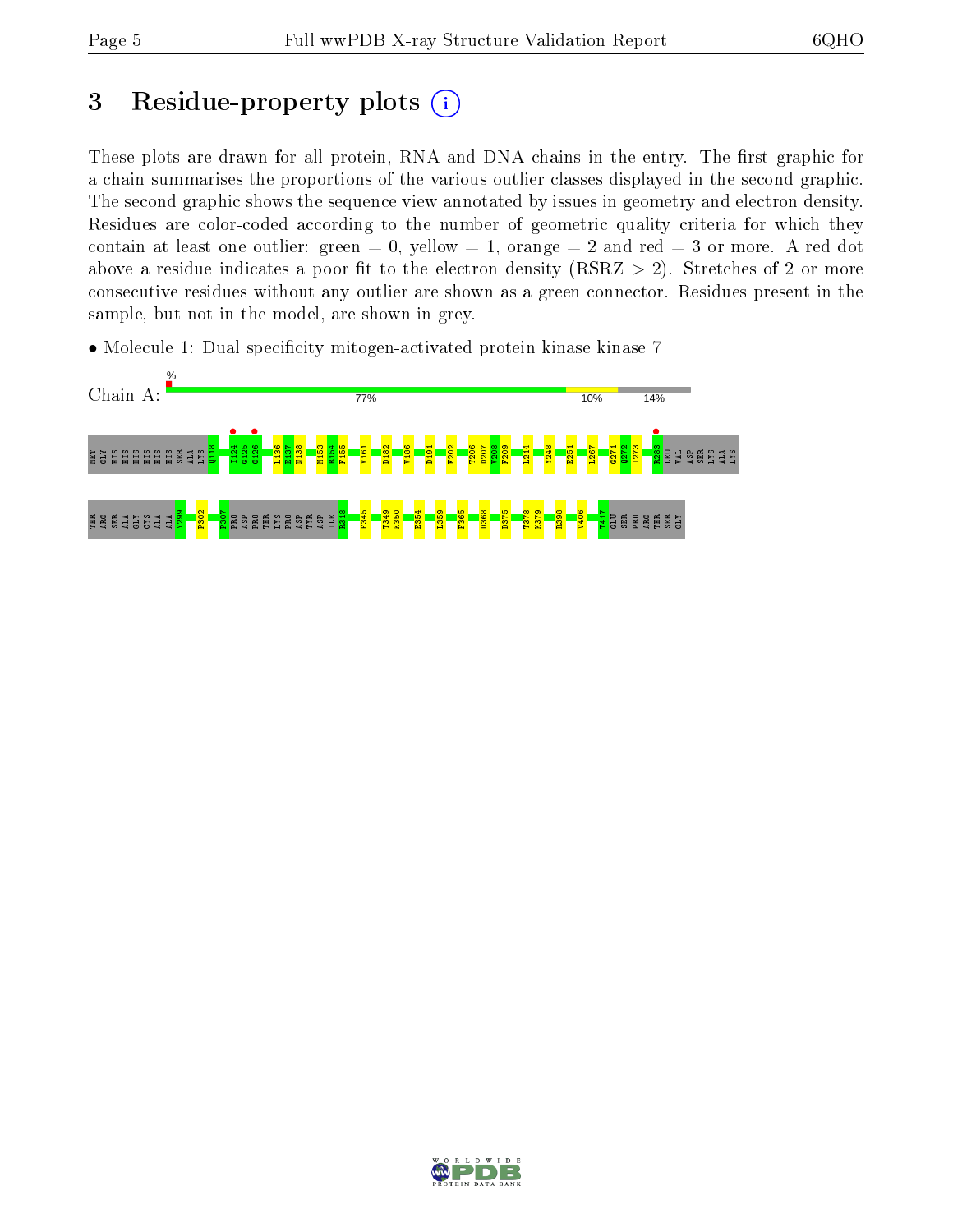## 4 Data and refinement statistics  $(i)$

| Property                                                   | Value                                                       | Source     |
|------------------------------------------------------------|-------------------------------------------------------------|------------|
| Space group                                                | P 21 21 21                                                  | Depositor  |
| Cell constants                                             | $67.90\text{\AA}$ $85.50\text{\AA}$<br>$60.50 \textup{\AA}$ | Depositor  |
| a, b, c, $\alpha$ , $\beta$ , $\gamma$                     | $90.00^\circ$<br>$90.00^\circ$<br>$90.00^\circ$             |            |
| Resolution $(A)$                                           | 49.39<br>$-2.70$                                            | Depositor  |
|                                                            | $49.39 - 2.70$                                              | <b>EDS</b> |
| % Data completeness                                        | $99.4(49.39-2.70)$                                          | Depositor  |
| (in resolution range)                                      | 99.5 (49.39-2.70)                                           | <b>EDS</b> |
| $R_{merge}$                                                | (Not available)                                             | Depositor  |
| $\mathrm{R}_{sym}$                                         | 0.08                                                        | Depositor  |
| $\langle I/\sigma(I) \rangle^{-1}$                         | 1.81 (at $2.69\text{\AA}$ )                                 | Xtriage    |
| Refinement program                                         | PHENIX (1.14 3260: ???)                                     | Depositor  |
|                                                            | 0.221<br>0.281<br>$\mathbf{A}$                              | Depositor  |
| $R, R_{free}$                                              | 0.222<br>0.280<br>$\ddot{\phantom{a}}$                      | DCC        |
| $R_{free}$ test set                                        | 707 reflections $(7.01\%)$                                  | wwPDB-VP   |
| Wilson B-factor $(A^2)$                                    | 69.4                                                        | Xtriage    |
| Anisotropy                                                 | 0.452                                                       | Xtriage    |
| Bulk solvent $k_{sol}$ (e/Å <sup>3</sup> ), $B_{sol}(A^2)$ | 0.30, 42.9                                                  | <b>EDS</b> |
| L-test for $\mathrm{twinning}^2$                           | $< L >$ = 0.49, $< L^2 >$ = 0.32                            | Xtriage    |
| Estimated twinning fraction                                | No twinning to report.                                      | Xtriage    |
| $\overline{F_o}, \overline{F_c}$ correlation               | 0.93                                                        | <b>EDS</b> |
| Total number of atoms                                      | 2094                                                        | wwPDB-VP   |
| Average B, all atoms $(A^2)$                               | 66.0                                                        | wwPDB-VP   |

Xtriage's analysis on translational NCS is as follows: The largest off-origin peak in the Patterson function is  $5.53\%$  of the height of the origin peak. No significant pseudotranslation is detected.

<sup>&</sup>lt;sup>2</sup>Theoretical values of  $\langle |L| \rangle$ ,  $\langle L^2 \rangle$  for acentric reflections are 0.5, 0.333 respectively for untwinned datasets, and 0.375, 0.2 for perfectly twinned datasets.



<span id="page-5-1"></span><span id="page-5-0"></span><sup>1</sup> Intensities estimated from amplitudes.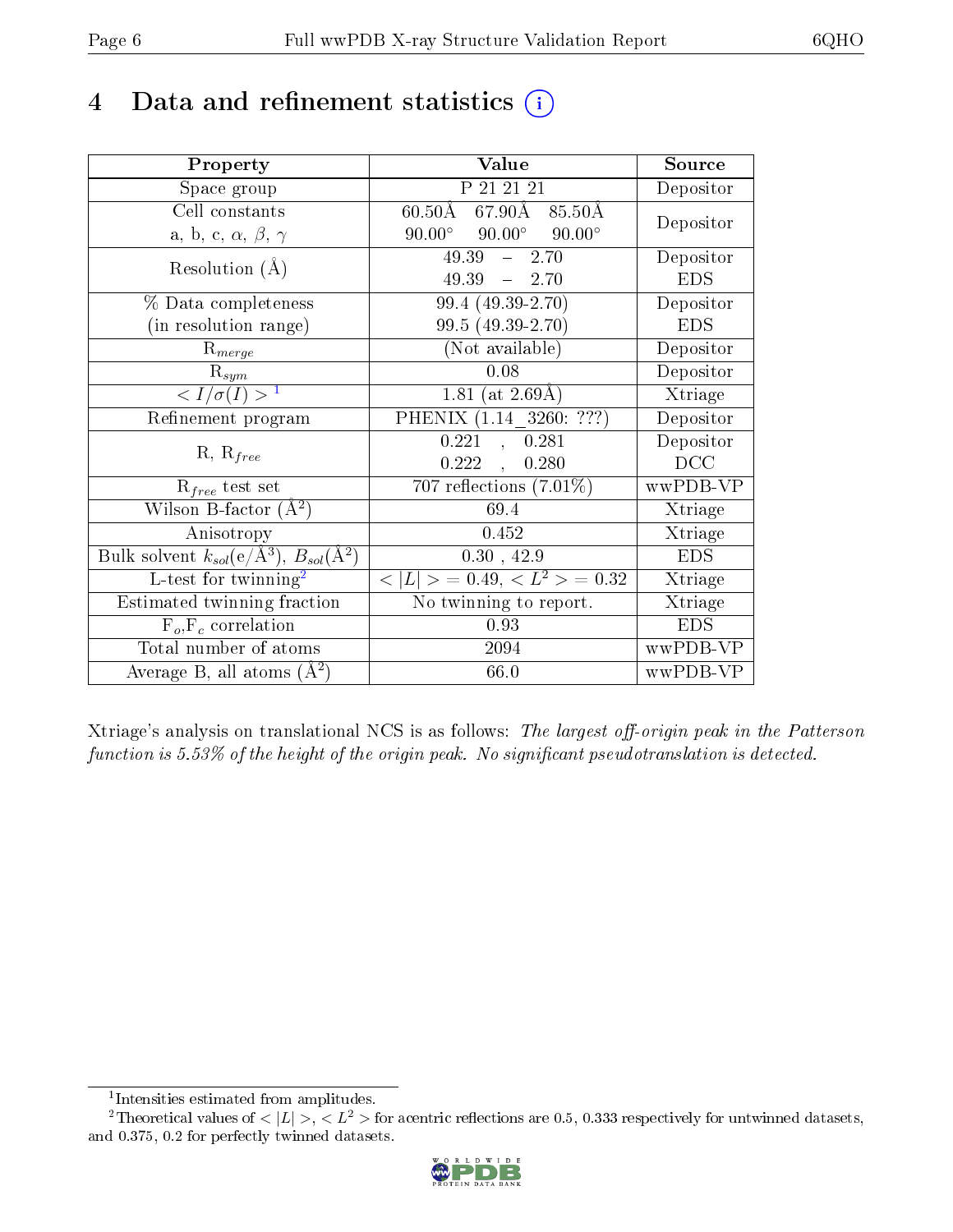## 5 Model quality  $(i)$

### 5.1 Standard geometry  $\overline{()}$

Bond lengths and bond angles in the following residue types are not validated in this section: J3H

The Z score for a bond length (or angle) is the number of standard deviations the observed value is removed from the expected value. A bond length (or angle) with  $|Z| > 5$  is considered an outlier worth inspection. RMSZ is the root-mean-square of all Z scores of the bond lengths (or angles).

| $Mol$   Chain |      | Bond lengths                    | Bond angles |        |  |
|---------------|------|---------------------------------|-------------|--------|--|
|               |      | RMSZ $ #Z  > 5$ RMSZ $ #Z  > 5$ |             |        |  |
|               | 0.29 | 0/2108                          | 0.47        | 0/2858 |  |

There are no bond length outliers.

There are no bond angle outliers.

There are no chirality outliers.

There are no planarity outliers.

#### 5.2 Too-close contacts  $(i)$

In the following table, the Non-H and H(model) columns list the number of non-hydrogen atoms and hydrogen atoms in the chain respectively. The H(added) column lists the number of hydrogen atoms added and optimized by MolProbity. The Clashes column lists the number of clashes within the asymmetric unit, whereas Symm-Clashes lists symmetry related clashes.

| Mol |      |      | $\mid$ Chain $\mid$ Non-H $\mid$ H(model) $\mid$ H(added) $\mid$ Clashes $\mid$ Symm-Clashes $\mid$ |
|-----|------|------|-----------------------------------------------------------------------------------------------------|
|     | 2067 | 1947 |                                                                                                     |
|     |      |      |                                                                                                     |
|     |      |      |                                                                                                     |
|     |      | 1047 |                                                                                                     |

The all-atom clashscore is defined as the number of clashes found per 1000 atoms (including hydrogen atoms). The all-atom clashscore for this structure is 4.

All (15) close contacts within the same asymmetric unit are listed below, sorted by their clash magnitude.

| Atom-1          | Atom-2                                    | Interatomic<br>distance $(A)$ | 7lash<br>overlap (A) |
|-----------------|-------------------------------------------|-------------------------------|----------------------|
| 1: A:375: ASP:O | $1 \cdot A \cdot 378 \cdot THR \cdot OGL$ | າາ                            | 0.55                 |

Continued on next page...

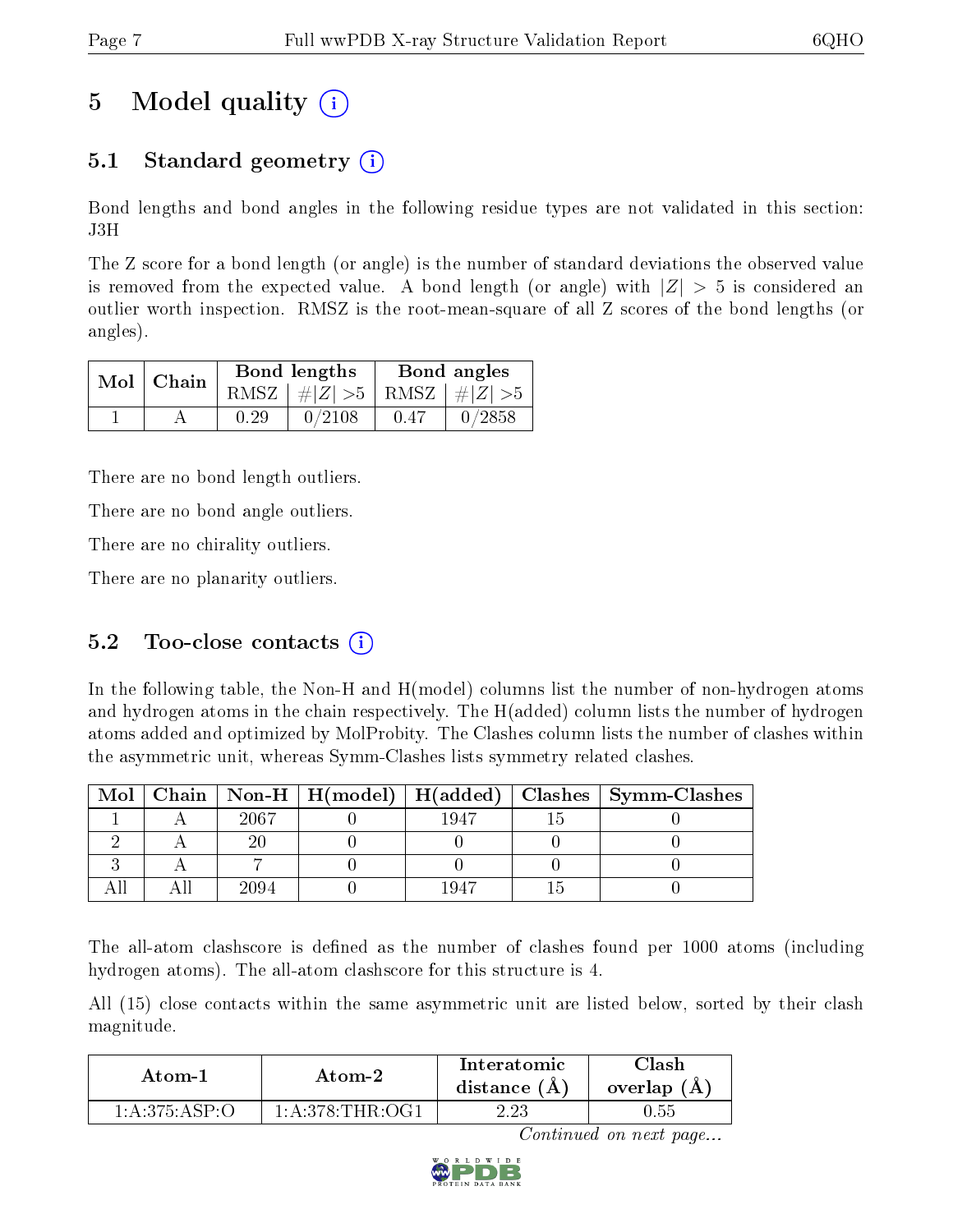| Atom-1                       | Atom-2               | Interatomic    | Clash         |
|------------------------------|----------------------|----------------|---------------|
|                              |                      | distance $(A)$ | overlap $(A)$ |
| 1: A:350: LYS:O              | 1: A:354: GLU:HG2    | 2.08           | 0.53          |
| 1: A:161: VAL:HG23           | 1: A:214:LEU:HD23    | 1.91           | 0.52          |
| 1: A:206:THR:OG1             | 1:A:207:ASP:OD2      | 2.29           | 0.51          |
| 1:A:267:LEU:HG               | 1: A:273: ILE: HG12  | 1.93           | 0.49          |
| 1:A:202:PHE:HB2              | $1: A:209:$ PHE:HB2  | 1.93           | 0.49          |
| $1:A:271:GLY:H\overline{A2}$ | 1: A:406: VAL:HG23   | 1.95           | 0.49          |
| 1:A:368:ASP:OD2              | 1: A:398: ARG: NH2   | 2.47           | 0.47          |
| 1: A: 136: LEU: HD23         | 1: A: 155: PHE: HA   | 1.97           | 0.46          |
| 1: A:359:LEU:HG              | 1: A: 365: PHE: CD2  | 2.50           | 0.46          |
| 1:A:302:PRO:HG2              | 1: A:379: LYS: HA    | 2.00           | 0.43          |
| 1: A:345: PHE:O              | 1:A:349:THR:HG23     | 2.19           | 0.43          |
| $1:A:138:ASN:\overline{HA}$  | 1: A: 153: MET:HG2   | 2.02           | 0.41          |
| 1:A:191:ASP:OD1              | 1: A:248: TYR:OH     | 2.29           | 0.41          |
| $1:A:182:AS\overline{P:O}$   | 1: A: 186: VAL: HG13 | 2.21           | 0.40          |

Continued from previous page...

There are no symmetry-related clashes.

#### 5.3 Torsion angles (i)

#### 5.3.1 Protein backbone  $(i)$

In the following table, the Percentiles column shows the percent Ramachandran outliers of the chain as a percentile score with respect to all X-ray entries followed by that with respect to entries of similar resolution.

The Analysed column shows the number of residues for which the backbone conformation was analysed, and the total number of residues.

| Mol   Chain | Analysed                                 | Favoured   Allowed   Outliers   Percentiles |  |                     |
|-------------|------------------------------------------|---------------------------------------------|--|---------------------|
|             | $269/318$ (85\%)   259 (96\%)   10 (4\%) |                                             |  | $\boxed{100}$ $100$ |

There are no Ramachandran outliers to report.

#### 5.3.2 Protein sidechains  $(i)$

In the following table, the Percentiles column shows the percent sidechain outliers of the chain as a percentile score with respect to all X-ray entries followed by that with respect to entries of similar resolution.

The Analysed column shows the number of residues for which the sidechain conformation was analysed, and the total number of residues.

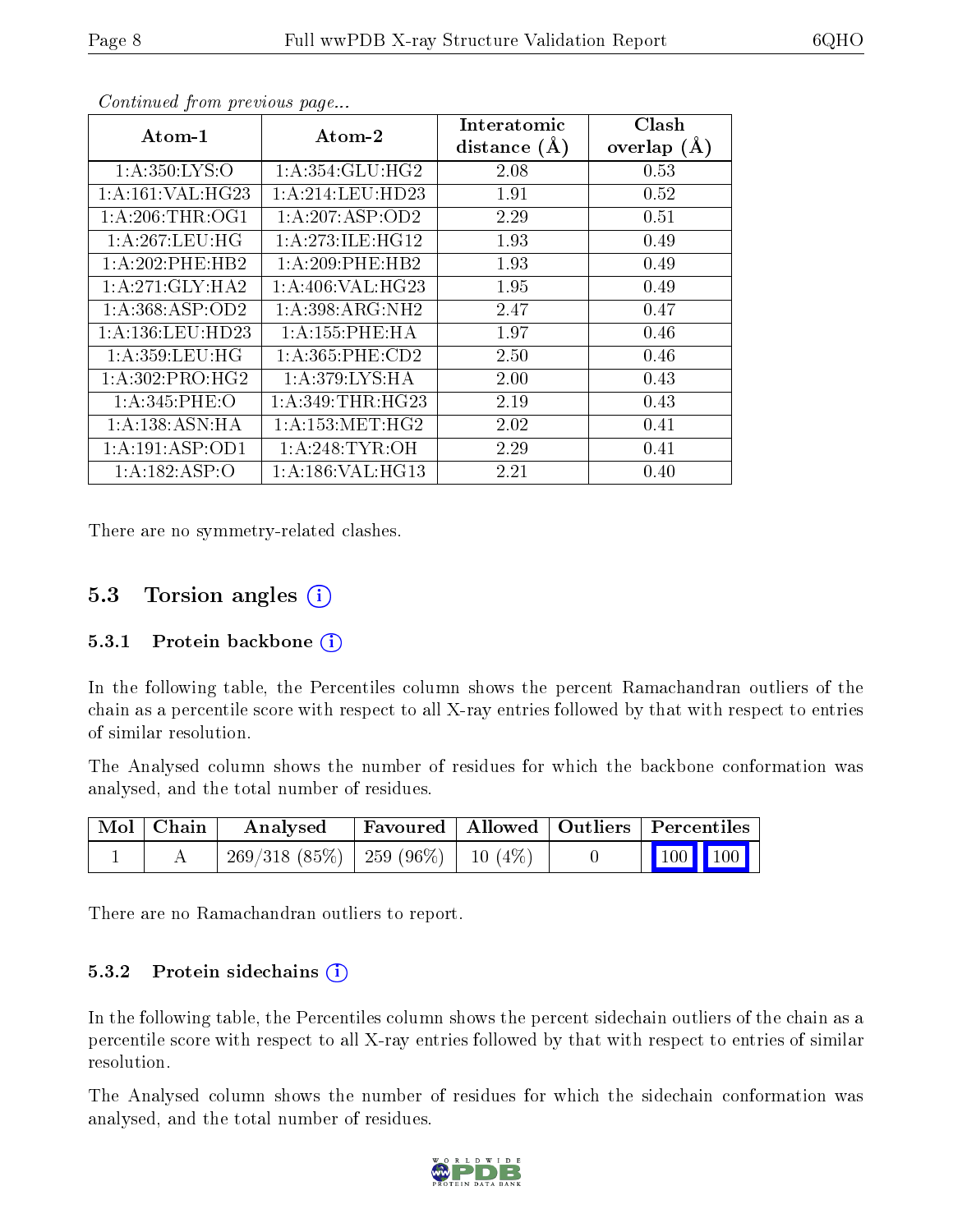| Mol   Chain | Analysed                            |  | Rotameric   Outliers   Percentiles |       |  |
|-------------|-------------------------------------|--|------------------------------------|-------|--|
|             | 212/277 (76%)   211 (100%)   1 (0%) |  |                                    | 88 96 |  |

All (1) residues with a non-rotameric sidechain are listed below:

| Mol | Chain | $\parallel$ Res | <b>Type</b>   |
|-----|-------|-----------------|---------------|
|     |       |                 | $\mathcal{L}$ |

Some sidechains can be flipped to improve hydrogen bonding and reduce clashes. There are no such sidechains identified.

#### $5.3.3$  RNA  $(i)$

There are no RNA molecules in this entry.

### 5.4 Non-standard residues in protein, DNA, RNA chains (i)

There are no non-standard protein/DNA/RNA residues in this entry.

#### 5.5 Carbohydrates (i)

There are no carbohydrates in this entry.

### 5.6 Ligand geometry (i)

1 ligand is modelled in this entry.

In the following table, the Counts columns list the number of bonds (or angles) for which Mogul statistics could be retrieved, the number of bonds (or angles) that are observed in the model and the number of bonds (or angles) that are defined in the Chemical Component Dictionary. The Link column lists molecule types, if any, to which the group is linked. The Z score for a bond length (or angle) is the number of standard deviations the observed value is removed from the expected value. A bond length (or angle) with  $|Z| > 2$  is considered an outlier worth inspection. RMSZ is the root-mean-square of all Z scores of the bond lengths (or angles).

| Mol<br>$\,$ Chain $\,$<br>Type |     |  | $^+$ Res |  |          | Link |         | Bond lengths |      |           | Bond angles |  |
|--------------------------------|-----|--|----------|--|----------|------|---------|--------------|------|-----------|-------------|--|
|                                |     |  |          |  | Counts   | RMSZ | $\# Z $ | Counts       | RMSZ | Z <br>#   |             |  |
|                                | J3H |  | 501      |  | 20,22,22 |      |         | 21,31,31     | 2.38 | $7(33\%)$ |             |  |

In the following table, the Chirals column lists the number of chiral outliers, the number of chiral centers analysed, the number of these observed in the model and the number defined in the Chemical Component Dictionary. Similar counts are reported in the Torsion and Rings columns.

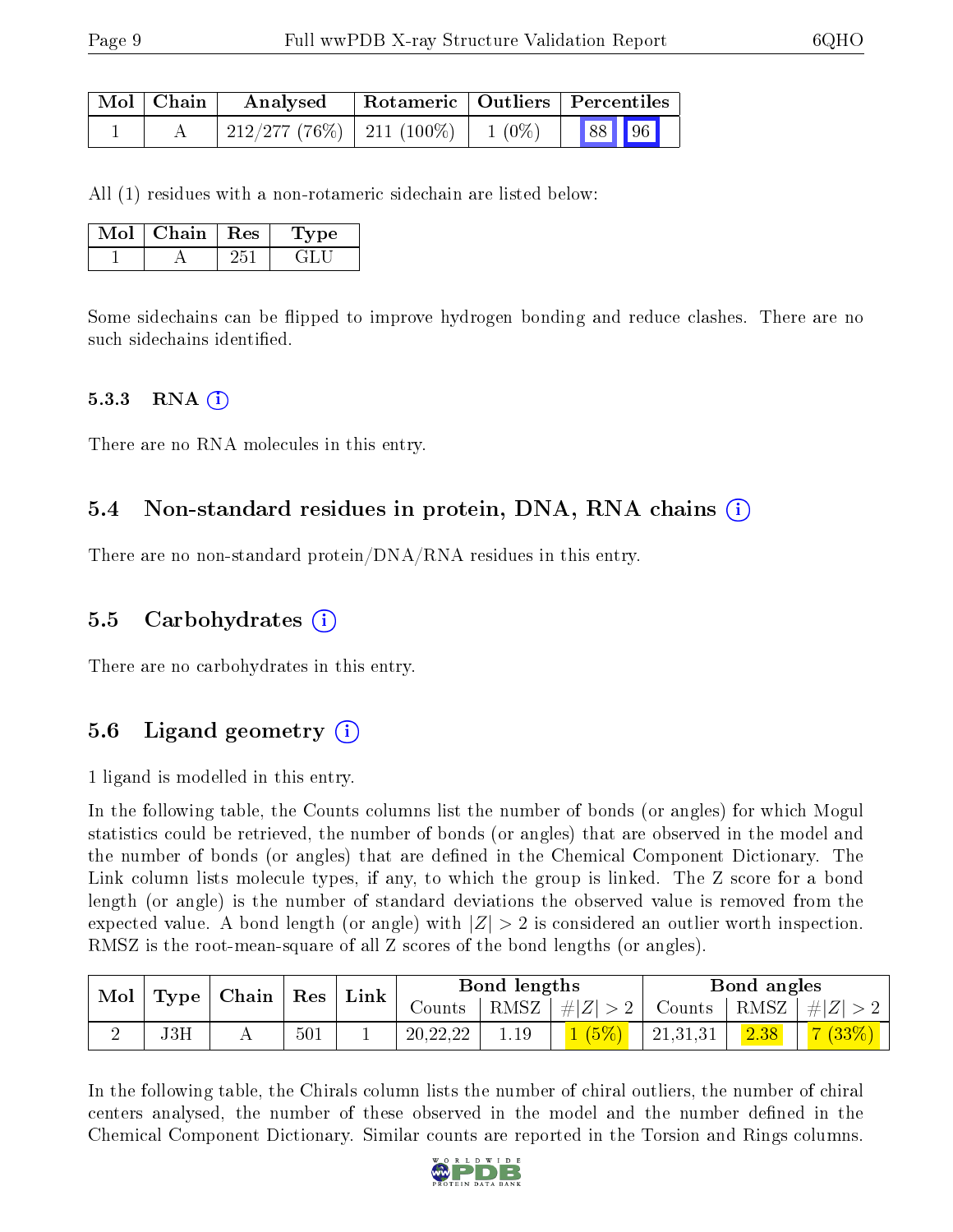'-' means no outliers of that kind were identified.

|     |     |  | Mol   Type   Chain   Res   Link   Chirals   Torsions   Rings                       |  |
|-----|-----|--|------------------------------------------------------------------------------------|--|
| J3H | 501 |  | $\begin{array}{ c c c c c c c c } \hline 6/6/20/20 & 0/3/3/3 \ \hline \end{array}$ |  |

All (1) bond length outliers are listed below:

|  |  |                            | $\mid$ Mol $\mid$ Chain $\mid$ Res $\mid$ Type $\mid$ Atoms $\mid$ Z $\mid$ Observed(A) $\mid$ Ideal(A) $\mid$ |     |
|--|--|----------------------------|----------------------------------------------------------------------------------------------------------------|-----|
|  |  | $501$   J3H   C3-C2   3.91 | 1.49                                                                                                           | -45 |

All (7) bond angle outliers are listed below:

| Mol            | Chain | Res | Type | Atoms         | Z       | Observed $(°)$ | $\text{Ideal}({}^o)$ |
|----------------|-------|-----|------|---------------|---------|----------------|----------------------|
| -2             |       | 501 | J3H  | $C4-C2-C1$    | 5.99    | 110.73         | 105.20               |
| $\overline{2}$ | А     | 501 | J3H  | $C7-C8-N5$    | $-3.89$ | 102.98         | 110.66               |
| $\overline{2}$ |       | 501 | J3H  | $C5-C9-N5$    | $-3.71$ | 104.57         | 109.57               |
| $\overline{2}$ | А     | 501 | J3H  | $C2-C3-N$     | $-3.44$ | 118.36         | 121.93               |
| $\overline{2}$ |       | 501 | J3H  | $N1-C-N$      | $-3.43$ | 123.32         | 128.68               |
| 2              |       | 501 | J3H  | $C12-C11-C10$ | $-3.30$ | 106.62         | 112.72               |
| $\overline{2}$ | А     | 501 | J3H  | $C2-C4-N3$    | $-3.15$ | 103.91         | 110.43               |

There are no chirality outliers.

All (6) torsion outliers are listed below:

| Mol           | Chain | Res | <b>Type</b> | Atoms           |
|---------------|-------|-----|-------------|-----------------|
| 2             |       | 501 | J3H         | $C11-C10-N5-C8$ |
| 2             |       | 501 | J3H         | $O-C10-N5-C8$   |
| 2             |       | 501 | J3H         | N5-C10-C11-C12  |
| $\mathcal{D}$ |       | 501 | J3H         | $O-C10-N5-C9$   |
| 9.            |       | 501 | J3H         | O-C10-C11-C12   |
| 2             |       | 501 | J3H         | $C11-C10-N5-C9$ |

There are no ring outliers.

No monomer is involved in short contacts.

The following is a two-dimensional graphical depiction of Mogul quality analysis of bond lengths, bond angles, torsion angles, and ring geometry for all instances of the Ligand of Interest. In addition, ligands with molecular weight > 250 and outliers as shown on the validation Tables will also be included. For torsion angles, if less then 5% of the Mogul distribution of torsion angles is within 10 degrees of the torsion angle in question, then that torsion angle is considered an outlier. Any bond that is central to one or more torsion angles identified as an outlier by Mogul will be highlighted in the graph. For rings, the root-mean-square deviation (RMSD) between the ring in question and similar rings identified by Mogul is calculated over all ring torsion angles. If the average RMSD is greater than 60 degrees and the minimal RMSD between the ring in question and

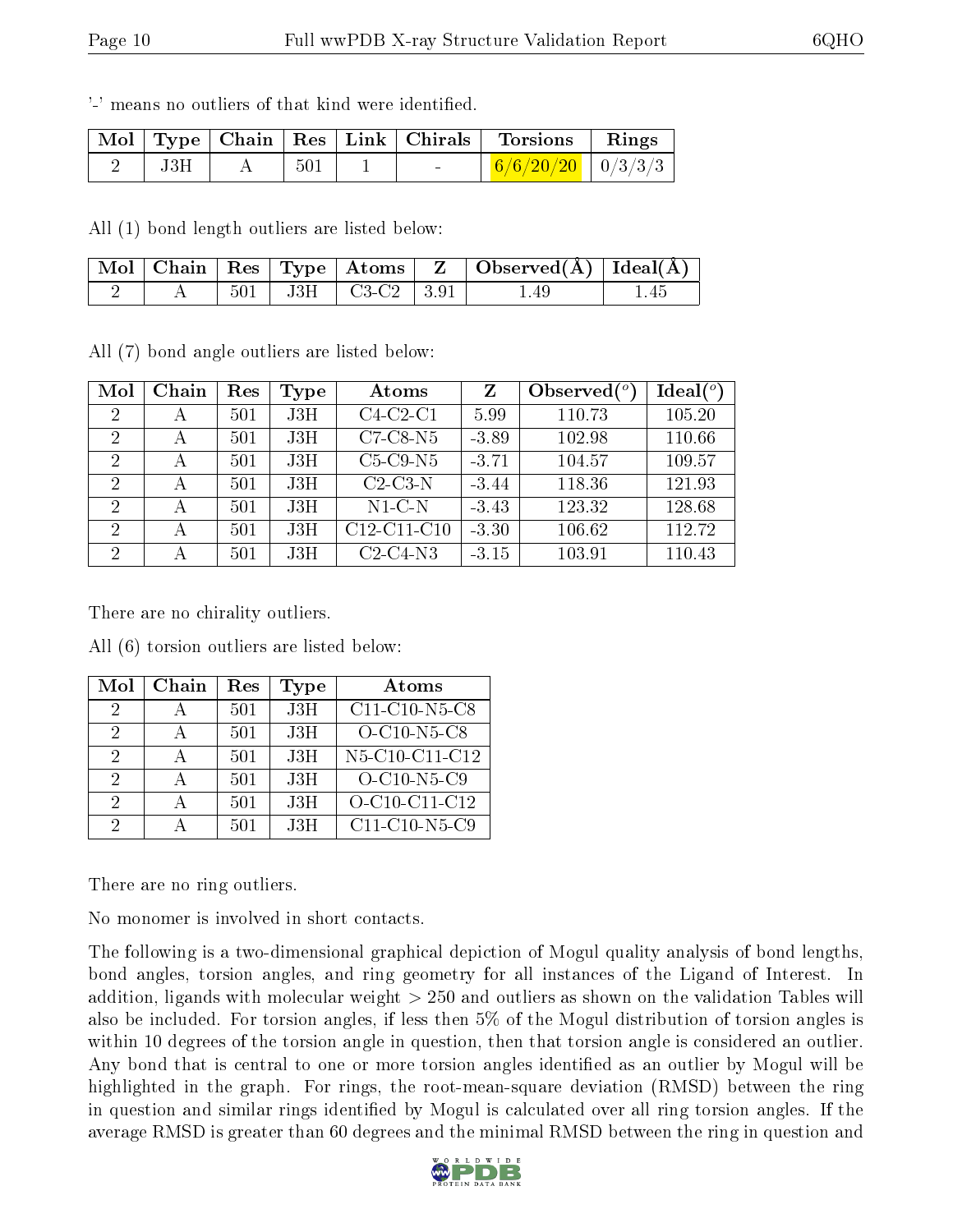any Mogul-identified rings is also greater than 60 degrees, then that ring is considered an outlier. The outliers are highlighted in purple. The color gray indicates Mogul did not find sufficient equivalents in the CSD to analyse the geometry.



#### 5.7 [O](https://www.wwpdb.org/validation/2017/XrayValidationReportHelp#nonstandard_residues_and_ligands)ther polymers  $(i)$

There are no such residues in this entry.

#### 5.8 Polymer linkage issues  $(i)$

There are no chain breaks in this entry.

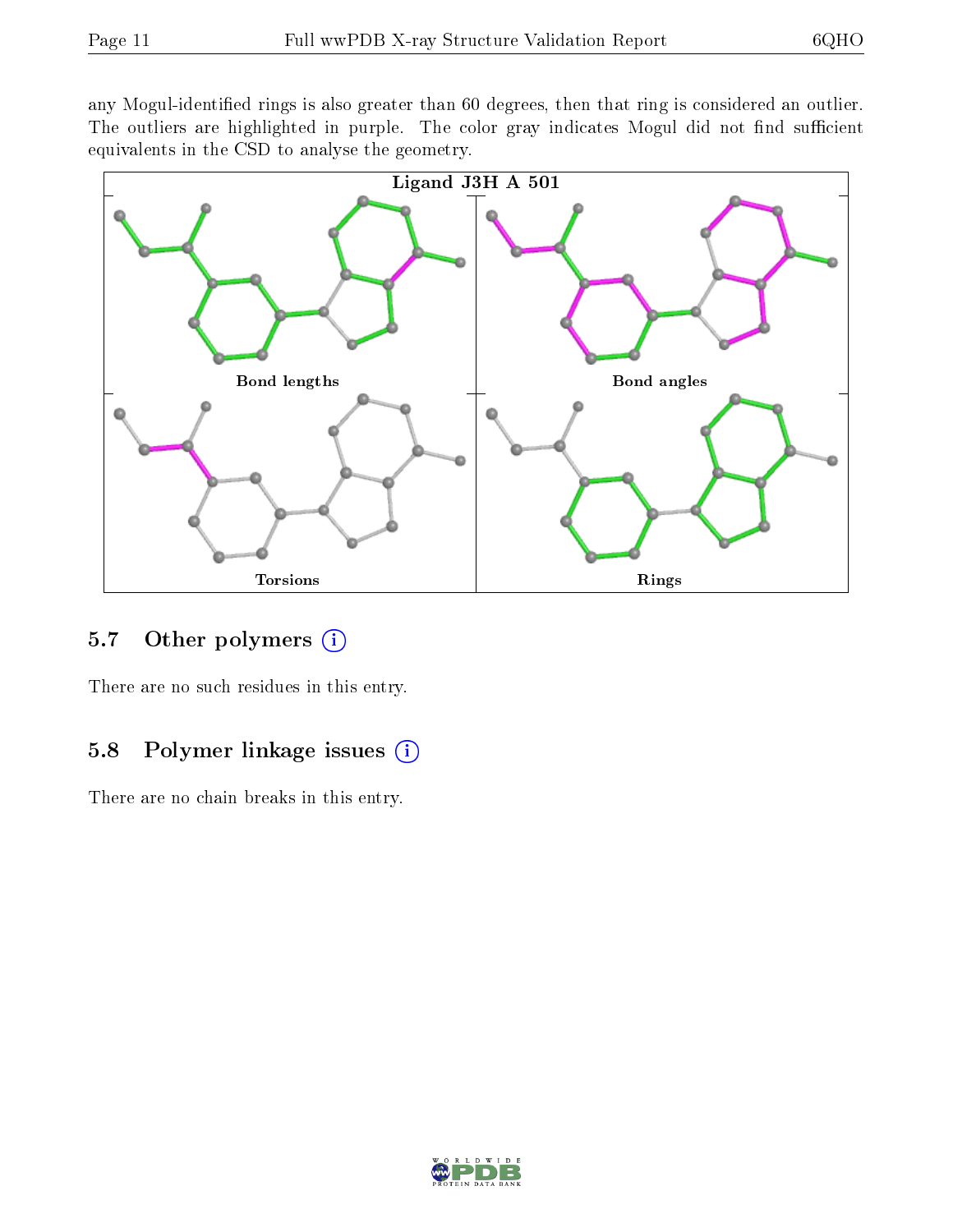### 6 Fit of model and data  $(i)$

### 6.1 Protein, DNA and RNA chains (i)

In the following table, the column labelled  $#RSRZ>2'$  contains the number (and percentage) of RSRZ outliers, followed by percent RSRZ outliers for the chain as percentile scores relative to all X-ray entries and entries of similar resolution. The OWAB column contains the minimum, median,  $95<sup>th</sup>$  percentile and maximum values of the occupancy-weighted average B-factor per residue. The column labelled  $Q < 0.9$  lists the number of (and percentage) of residues with an average occupancy less than 0.9.

| $\mid$ Mol $\mid$ Chain | $\boldsymbol{\mathrm{Analysed}}$ | $  <$ RSRZ $>$ . | $\rm \#RSRZ{>}2$ |  | $\rm OWAB(A^2)$   Q<0.9                                                        |  |
|-------------------------|----------------------------------|------------------|------------------|--|--------------------------------------------------------------------------------|--|
|                         | 275/318 $(86\%)$                 | $-0.12$          |                  |  | $\mid 3 \ (1\%) \ \mid 80 \ \mid \mid 82 \ \mid \ \mid 46, 65, 91, 104 \ \mid$ |  |

All (3) RSRZ outliers are listed below:

| Mol | Chain |     | $\mid$ Res $\mid$ Type | $\mid$ RSRZ |
|-----|-------|-----|------------------------|-------------|
|     |       | 126 | <b>GLY</b>             | 2.3         |
|     |       | 283 | ARG                    | 2.2         |
|     |       | 194 | 11.E.                  | 22          |

### 6.2 Non-standard residues in protein, DNA, RNA chains  $(i)$

There are no non-standard protein/DNA/RNA residues in this entry.

### 6.3 Carbohydrates (i)

There are no carbohydrates in this entry.

### 6.4 Ligands  $(i)$

In the following table, the Atoms column lists the number of modelled atoms in the group and the number defined in the chemical component dictionary. The B-factors column lists the minimum, median,  $95<sup>th</sup>$  percentile and maximum values of B factors of atoms in the group. The column labelled  $Q< 0.9$  lists the number of atoms with occupancy less than 0.9.

|     |     |                   |              |                                                      | Mol   Type   Chain   Res   Atoms   RSCC   RSR   B-factors $(A^2)$   Q<0.9 |  |
|-----|-----|-------------------|--------------|------------------------------------------------------|---------------------------------------------------------------------------|--|
| J3H | 501 | $\frac{1}{20/20}$ | $\vert$ 0.94 | $\begin{array}{c} \begin{array}{c} \end{array}$ 0.19 | 52,62,72,79                                                               |  |

The following is a graphical depiction of the model fit to experimental electron density of all instances of the Ligand of Interest. In addition, ligands with molecular weight > 250 and outliers as shown on the geometry validation Tables will also be included. Each fit is shown from different